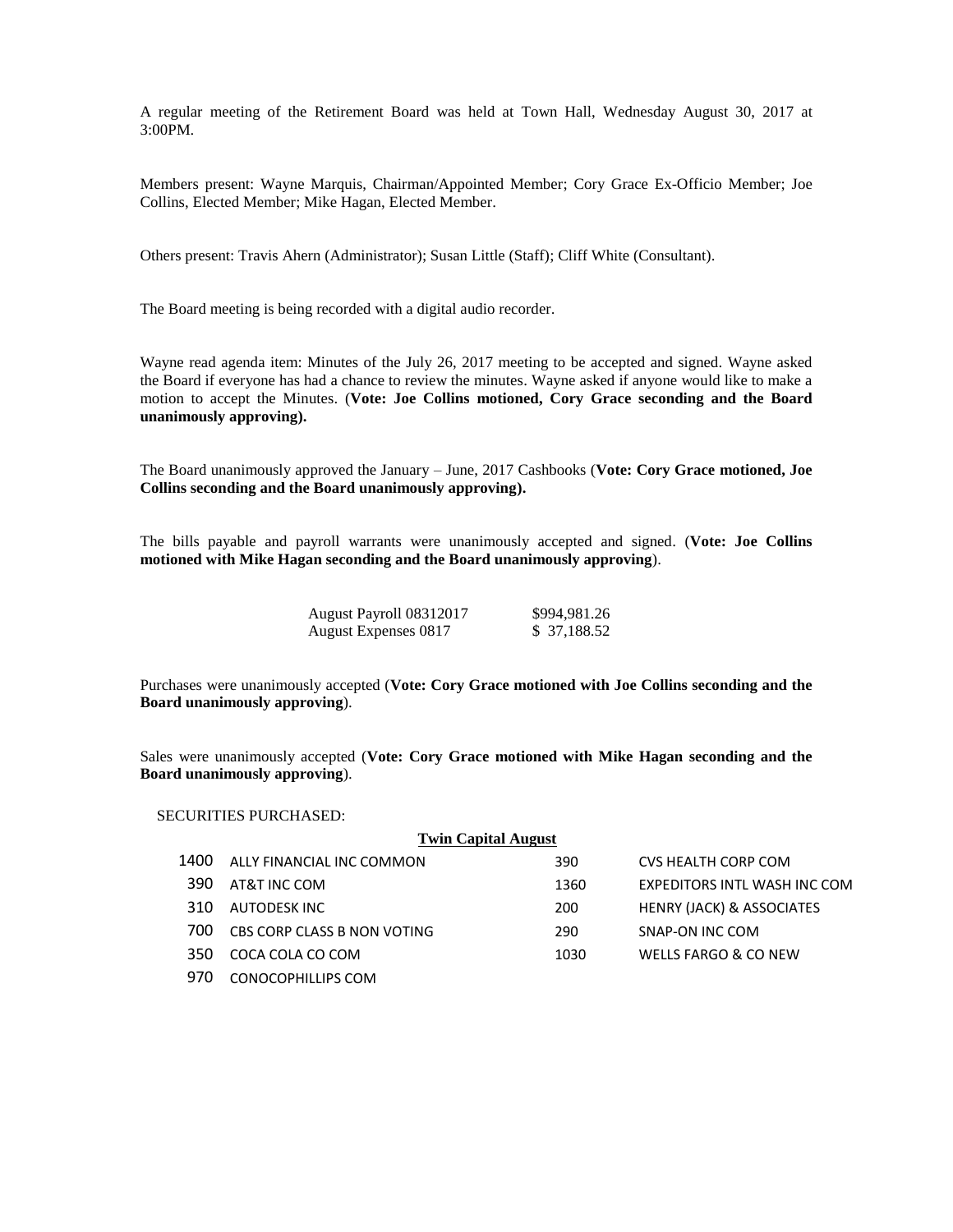**BMO July**

| 262   | AMERICAN ASSETS TRUST INC.   | 1070  | <b>FIRST INDUSTRIAL REALTY TR</b> |
|-------|------------------------------|-------|-----------------------------------|
| 847   | AMERICAN EQUITY INVT LIFE HL | 318   | HAWAIIAN HOLDINGS INC             |
| 864   | ANALOGIC CORP                | 1555  | <b>HIBBETT SPORTS INC</b>         |
| 379   | <b>BANCORPSOUTH INC</b>      | 557   | HILLTOP HOLDINGS INC              |
| 1263  | <b>BANNER CORPORATION</b>    | 158   | KAISER ALUMINUM CORP              |
| 4545  | CALLON PETROLEUM CO          | 1050  | KLX INC                           |
| 319   | CATHAY GENERAL BANCORP       | 830   | <b>KRATON CORP</b>                |
| 1,339 | CNO FINANCIAL GROUP INC      | 1584  | LUMINEX CORP                      |
| 4099  | COHU INC                     | 1,493 | PEBBLEBROOK HOTEL TRUST           |
| 837   | DECKERS OUTDOOR CORP         | 536   | PHIBRO ANIMAL HEALTH CORP-A       |
| 484   | DIODES INC                   | 253   | <b>SCANSOURCE INC</b>             |
| 374   | EMERGENT BIOSOLUTIONS INC    | 3112  | SELECT INCOME REIT                |
| 1512  | ENANTA PHARMACEUTICALS INC   | 3301  | SUCAMPO PHARMACEUTICALS-CL A      |
| 1151  | FINANCIAL INSTITUTIONS INC   | 6,465 | UMPQUA HOLDINGS CORP              |

## SECURITIES SOLD:

| <b>Twin Capital July</b> |                                   |      |                           |
|--------------------------|-----------------------------------|------|---------------------------|
| 540.                     | CINTAS CORP COM                   | 580  | MICROSOFT CORP COM        |
| 800.                     | ENERGIZER HOLDINGS INC NEW COMMON | 700  | SYSCO CORP COM            |
| 220.                     | HOME DEPOT INC COM                | 1700 | <b>TEGNA INC</b>          |
| 390.                     | 3M CO COM                         | 600  | TRAVELERS COS INC COM STK |

## **BMO July**

| 1835  | ACETO CORP                          | 2798 | <b>II-VI INC</b>          |
|-------|-------------------------------------|------|---------------------------|
| 927   | <b>AMERIS BANCORP</b>               | 1931 | LHC GROUP INC             |
| 5,577 | <b>BOSTON PRIVATE FINL HOLDING</b>  | 640  | MAGELLAN HEALTH INC       |
| 298   | <b>BRINK'S CO/THE</b>               | 1272 | PHOTRONICS INC            |
| 4723  | <b>BROOKLINE BANCORP INC</b>        | 913  | SAIA INC                  |
| 4,151 | <b>COMMERCIAL METALS CO</b>         | 528  | SELECTIVE INSURANCE GROUP |
| 1326  | DEL FRISCO'S RESTAURANT GROU        | 85   | STEPAN CO                 |
| 237   | <b>ENTERPRISE FINANCIAL SERVICE</b> | 1758 | STIFEL FINANCIAL CORP     |
| 747   | FCB FINANCIAL HOLDINGS-CL A         | 1141 | TRONOX LTD-CL A           |
| 4.728 | FIRST POTOMAC REALTY TRUST          | 877  | U.S. PHYSICAL THERAPY INC |
| 2249  | <b>HORACE MANN EDUCATORS</b>        |      |                           |

Anthony "Tony" Teberio from **People's United Bank** met with the Board. Tony discussed the setup of People's Global Custody Services and provided some detail of his background. The Board thanked him for his efforts and advised they are hoping for a positive relationship.

The Board unanimously approved the membership of **Karin Chmura**, Sr. Secretary with the School Dept., Start date 8/1/2017 (replaces Janet Ingraham – position change); **Judith Lyons**, Teacher Aide with Riverside, Start date 9/5/2017 (new position); **Martin Hines II**, Firefighter, start date 8/20/2107 (new position – future retirements) **(Vote: Mike Hagan motioned Joe Collins seconding and the Board unanimously approving).**